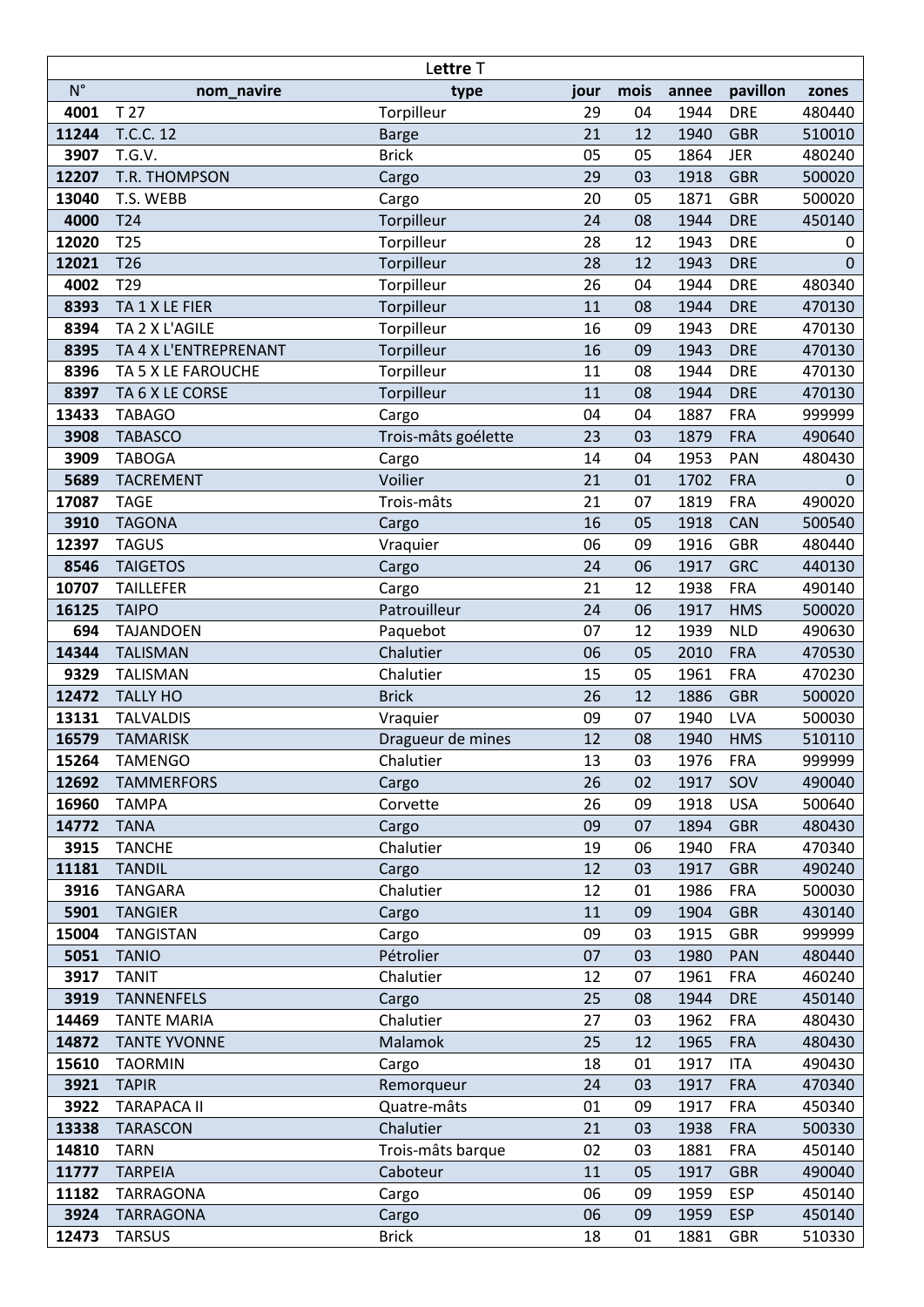| 3925  | <b>TARTANE</b>                 | Chaloupe pontée      | 14 | 12 | 1847 | <b>FRA</b> | 470230       |
|-------|--------------------------------|----------------------|----|----|------|------------|--------------|
| 14308 | <b>TARTAR</b>                  | Destroyer            | 17 | 06 | 1917 | <b>HMS</b> | 500120       |
| 10900 | <b>TARTARUS</b>                | Galiote              | 20 | 12 | 1804 | <b>HMS</b> | 510110       |
| 13622 | <b>TARTESSUS</b>               | Cargo                | 10 | 12 | 1881 | <b>GBR</b> | 430330       |
| 16526 | <b>TASMANIA</b>                | Trois-mâts barque    | 01 | 12 | 1917 | <b>TSA</b> | 480530       |
| 10617 | <b>TASMANIA</b>                | Cargo                | 03 | 10 | 1917 | <b>ITA</b> | 500330       |
| 15315 | TASSERGAL                      | Chalutier            | 17 | 07 | 1954 | <b>FRA</b> | 999999       |
| 3926  | <b>TASSO</b>                   | Cargo                | 17 | 03 | 1917 | <b>GBR</b> | 470340       |
| 10767 | <b>TASSO</b>                   | Cargo                | 05 | 03 | 1886 | <b>GBR</b> | 480430       |
| 12913 | TAXANDRIER                     | Cargo                | 13 | 02 | 1917 | <b>GBR</b> | 0            |
| 18014 | <b>TAY</b>                     | Caboteur             | 26 | 01 | 1921 | <b>GBR</b> | $\Omega$     |
| 11442 | <b>TAYCRAIG</b>                | Caboteur             | 27 | 01 | 1936 | <b>GBR</b> | 500530       |
| 11662 | <b>TAYLEUR</b>                 | Clipper              | 26 | 01 | 1854 | <b>GBR</b> | 999999       |
| 3927  | <b>TAYO</b>                    | Remorqueur           | 27 | 12 | 1916 | <b>FRA</b> | 490140       |
| 11712 | <b>TB 117</b>                  | Torpilleur           | 10 | 06 | 1917 | <b>HMS</b> | $\mathbf 0$  |
| 3928  | T'CHEL ARNOU                   | Chalutier            | 09 | 10 | 1994 | <b>FRA</b> | 450140       |
| 14871 | <b>TEASER</b>                  | Sloop                | 25 | 05 | 1858 | <b>GUE</b> | 480240       |
| 3929  | <b>TEAZER</b>                  | Sloop                | 21 | 05 | 1858 | <b>GUE</b> | 480240       |
| 11699 | <b>TEELIN HEAD</b>             | Cargo                | 21 | 01 | 1918 | <b>GBR</b> | 500010       |
| 11776 | <b>TEESBOROUGH</b>             | Vraquier             | 03 | 09 | 1916 | <b>GBR</b> | 500010       |
| 3966  | <b>TEIRESIAS</b>               | Paquebot             | 17 | 06 | 1940 | <b>GBR</b> | 470230       |
| 10693 | <b>TEKLA</b>                   | Cargo                | 13 | 12 | 1898 | SWE        | 0            |
| 9083  | <b>TELA</b>                    | Transport de troupes | 02 | 05 | 1917 | <b>HMS</b> | 490040       |
| 3930  | <b>TELANA</b>                  | Vraquier             | 05 | 08 | 1977 | <b>NLD</b> | 490630       |
| 3931  | TELEGRAPHE                     | Chasse-marée         | 14 | 09 | 1828 | <b>FRA</b> | $\Omega$     |
| 16829 | TELEMAQUE                      | <b>Brick</b>         | 28 | 07 | 1889 | <b>FRA</b> | 450030       |
| 5818  | <b>TELEMAQUE</b>               | Chasse-marée         | 29 | 11 | 1838 | <b>FRA</b> | 480340       |
| 15842 | TELEMAQUE                      | Lougre               | 06 | 02 | 1837 | <b>FRA</b> | 470230       |
| 11363 | <b>TELEMAQUE</b>               | <b>Brigantin</b>     | 08 | 01 | 1790 | <b>FRA</b> | 490010       |
| 12933 | <b>TELESFORA</b>               | Cargo                | 28 | 05 | 1917 | <b>ESP</b> | 500130       |
| 14802 | <b>TELLUS</b>                  | <b>Brick</b>         | 01 | 02 | 1897 | <b>DNK</b> | 450140       |
| 15397 | <b>TELLUS</b>                  | Trois-mâts barque    | 07 | 05 | 1887 | <b>NOR</b> | 490440       |
| 10606 | TELLUS                         | Trois-mâts           | 15 | 04 | 1848 | <b>SWE</b> | 470230       |
| 17875 | <b>TELSIMA</b>                 | Chaloupe             | 27 | 03 | 1890 | <b>FRA</b> | 470440       |
| 8854  | <b>TEME</b>                    | Frégate              | 29 | 03 | 1945 | <b>CAN</b> | 500530       |
| 3938  | <b>TEMPLEMORE</b>              | Caboteur             | 06 | 12 | 1911 | <b>IRL</b> | 999999       |
| 5572  | T'EN FAIS PAS                  | Thonier              | 19 | 09 | 1953 | <b>FRA</b> | 460140       |
| 3939  | <b>TENADORES</b>               | Transport de troupes | 28 | 12 | 1918 | <b>USA</b> | 460240       |
| 13643 | <b>TENAX</b>                   | Remorqueur           | 03 | 12 | 1921 | <b>FRA</b> | 490140       |
| 3940  | TENBERGEN                      | Cargo                | 20 | 11 | 1916 | <b>NLD</b> | 480430       |
| 18081 | <b>TENDRE BERCEUSE</b>         | Palangrier           | 26 | 11 | 1954 | <b>FRA</b> | $\mathbf{0}$ |
| 8855  | <b>TENERIFFA</b>               | Cargo                | 26 | 02 | 1941 | <b>NOR</b> | 510430       |
| 18061 | <b>TER</b>                     | Chalutier            | 14 | 03 | 1944 | <b>FRA</b> | 470440       |
| 14461 | <b>TERESA</b>                  | <b>Brick</b>         | 09 | 01 | 1870 | <b>ESP</b> | 470230       |
| 3941  | <b>TERESA</b>                  | <b>Brick</b>         | 09 | 01 | 1870 | <b>ESP</b> | 470230       |
| 11183 | <b>TERLINGS</b>                | Cargo                | 21 | 07 | 1940 | <b>GBR</b> | 500130       |
| 3942  | <b>TERRA</b>                   | Cargo                | 11 | 06 | 1910 | <b>GBR</b> | 490240       |
| 13782 | <b>TERRE NEUVE</b>             | Coquillier           | 26 | 07 | 2011 | <b>FRA</b> | 470440       |
| 15389 | TERRENEUVIEN                   | <b>Brick</b>         | 28 | 02 | 1833 | <b>FRA</b> | 460130       |
| 15699 | <b>TERRIBLE</b>                | Voilier              | 29 | 04 | 1693 | <b>FRA</b> | 480440       |
| 11383 | <b>TERRIBLE</b>                | Vaisseau             | 03 | 06 | 1692 | <b>ROI</b> | 490140       |
| 12082 | <b>TERUKUNI MARU</b>           | Paquebot             | 21 | 11 | 1939 | <b>JPN</b> | 510120       |
| 14309 | TETE DE CHEVAL X PYROSCAPHE N° | Vapeur à aubes       | 04 | 01 | 1860 | <b>FRA</b> | 470130       |
|       | 3                              |                      |    |    |      |            |              |
| 3944  | <b>TEUCER</b>                  | Cargo                | 31 | 05 | 1885 | GBR        | 480530       |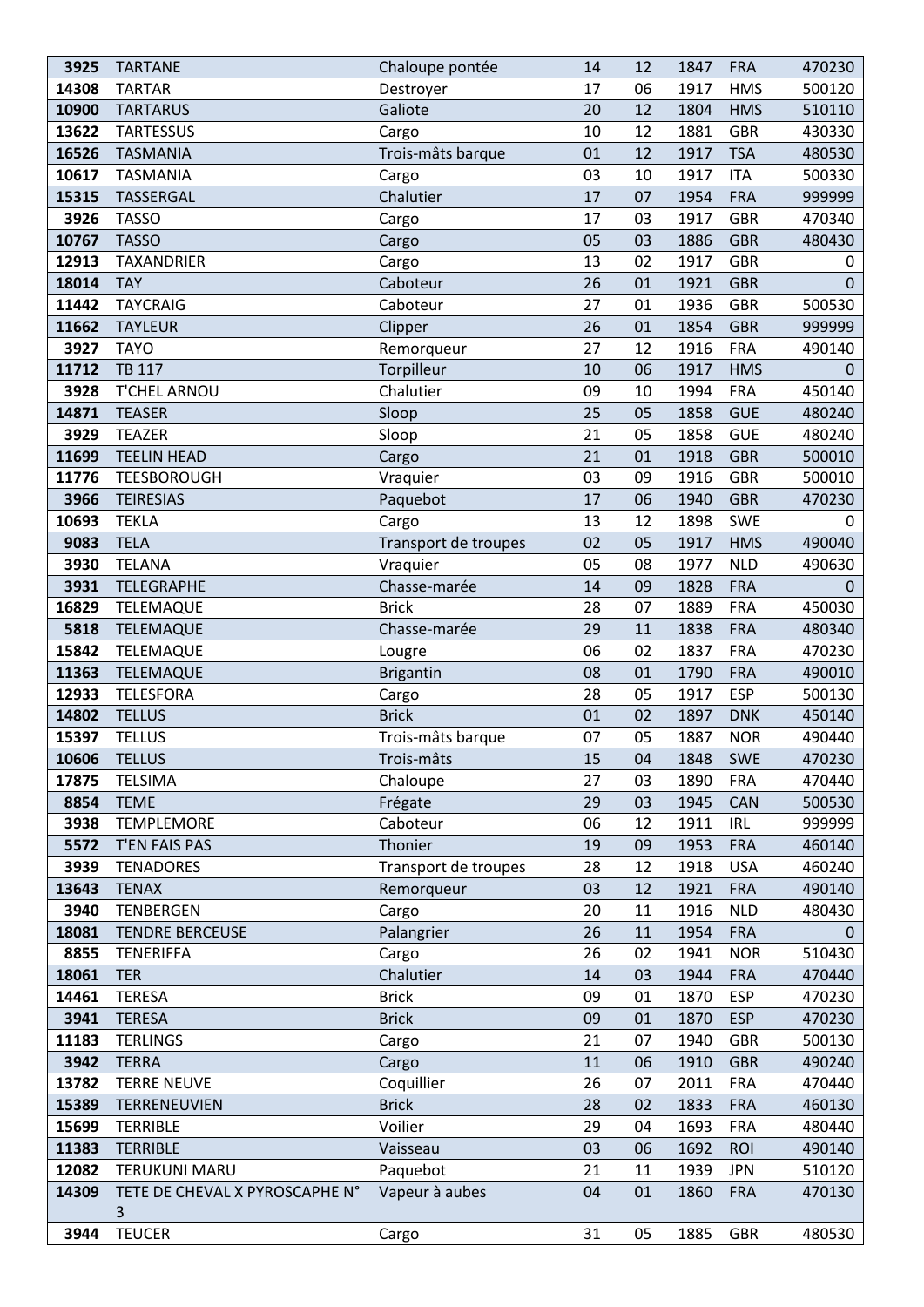| 16167 | <b>TEUTONIA</b>           | <b>Brick</b>        | 31 | 12 | 1859 | PRU        | 450130 |
|-------|---------------------------|---------------------|----|----|------|------------|--------|
| 5573  | <b>TEVERA</b>             | Cargo               | 13 | 04 | 1990 | <b>CYP</b> | 460240 |
| 11551 | <b>TEXACO CARIBBEAN</b>   | Pétrolier           | 11 | 01 | 1971 | PAN        | 500120 |
| 3945  | <b>TEXAS</b>              | Paquebot            | 29 | 11 | 1917 | <b>FRA</b> | 470340 |
| 3946  | <b>TEYVORDREYF</b>        | Trois-mâts          | 14 | 01 | 1758 | <b>DTZ</b> | 470330 |
| 16833 | <b>THAISE</b>             | Goélette            | 21 | 02 | 1865 | <b>FRA</b> | 500120 |
| 16572 | <b>THALASSA</b>           | Péniche             | 10 | 08 | 1981 | <b>FRA</b> | 490010 |
| 16830 | <b>THALASSA</b>           | Trois-mâts barque   | 10 | 03 | 1889 | <b>NOR</b> | 0      |
| 8293  | <b>THAMES</b>             | Remorqueur          | 16 | 06 | 1944 | <b>DRE</b> | 490010 |
| 12914 | <b>THAMES</b>             | Cargo               | 02 | 01 | 1891 | <b>GBR</b> | 500240 |
| 9130  | <b>THAMES</b>             | Caboteur            | 02 | 01 | 1891 | <b>GBR</b> | 500240 |
| 9131  | <b>THAMES</b>             | Navire à passagers  | 04 | 01 | 1841 | <b>GBR</b> | 490640 |
| 16586 | <b>THAMES</b>             | Trois-mâts          | 06 | 02 | 1822 | <b>EIC</b> | 500020 |
| 11759 | THE DUKE                  | Caboteur            | 20 | 10 | 1916 | <b>GBR</b> | 500010 |
| 15918 | THE MACBAIN               | <b>Brigantin</b>    | 02 | 03 | 1917 | <b>GBR</b> | 500230 |
| 12313 | THE MARCHIONESS           | Caboteur            | 20 | 10 | 1916 | <b>GBR</b> | 500030 |
| 3949  | THE MONARCH               | Cargo               | 20 | 06 | 1940 | <b>GBR</b> | 470430 |
| 12275 | THE PRESIDENT             | Caboteur            | 10 | 04 | 1915 | <b>GBR</b> | 490540 |
| 14807 | THE ROLLING STONES        | Chalutier           | 22 | 06 | 2014 | <b>FRA</b> | 490030 |
| 11245 | THE SULTAN                | Caboteur            | 02 | 02 | 1941 | <b>GBR</b> | 510120 |
| 3932  | THELEMAQUE                | Trois-mâts          | 04 | 12 | 1777 | <b>FRA</b> | 470230 |
| 12687 | <b>THELMA</b>             | Cargo               | 06 | 04 | 1917 | <b>NOR</b> | 500040 |
| 16926 | <b>THEMIS</b>             | Sloop               | 11 | 10 | 1931 | <b>FRA</b> | 510540 |
| 3951  | <b>THEMIS</b>             | Goélette            | 14 | 02 | 1862 | <b>FRA</b> | 490540 |
| 17992 | <b>THEMISTOCLIS</b>       | Cargo               | 09 | 04 | 1917 | <b>GRC</b> | 470640 |
| 3953  | THEODOBERT                | <b>Brick</b>        | 18 | 12 | 1865 | <b>FRA</b> | 0      |
| 9277  | <b>THEODOR</b>            | Goélette            | 05 | 09 | 1917 | <b>GBR</b> | 490330 |
| 13626 | <b>THEODORE</b>           | Brick-goélette      | 03 | 09 | 1906 | <b>FRA</b> | 480430 |
| 16828 | <b>THEODORE</b>           | Sloop               | 24 | 10 | 1889 | <b>FRA</b> | 490140 |
| 3954  | <b>THEODORE</b>           | Chasse-marée        | 20 | 01 | 1807 | <b>FRA</b> | 460130 |
| 3955  | <b>THEODORE</b>           | <b>Brick</b>        | 09 | 12 | 1786 | <b>FRA</b> | 0      |
| 17389 | THEODORE ANGELINA         | Chasse-marée        | 30 | 12 | 1843 | <b>FRA</b> | 490140 |
| 3956  | <b>THEODORE AUGUSTE</b>   | Sloop               | 28 | 03 | 1879 | <b>FRA</b> | 470440 |
| 3957  | <b>THEODORE BOTREL</b>    | Chalutier           | 08 | 12 | 1962 | <b>FRA</b> | 470440 |
| 16916 | <b>THEODOROS BULGARIS</b> | Cargo               | 31 | 12 | 1930 | <b>GRC</b> | 450640 |
| 15917 | THEODOROS PANGALOS        | Cargo               | 02 | 03 | 1917 | <b>GRC</b> | 490540 |
| 3958  | <b>THEOPHILE</b>          | Inconnu             | 04 | 05 | 1821 | <b>FRA</b> | 480430 |
| 17081 | <b>THEOPHILE</b>          | Trois-mâts          | 15 | 01 | 1819 | <b>FRA</b> | 480240 |
| 17654 | <b>THEOPHILE MARIE</b>    | Brick-goélette      |    | 11 | 1872 | <b>FRA</b> | 500430 |
| 13993 | <b>THEORY</b>             | Caboteur            | 18 | 12 | 1919 | <b>GBR</b> | 510330 |
| 13687 | <b>THEOTOKOS</b>          | Cargo               | 18 | 02 | 1931 | <b>GRC</b> | 500640 |
| 8686  | <b>THERESA</b>            | Trois-mâts goélette | 11 | 04 | 1933 | <b>FRA</b> | 480240 |
| 15047 | <b>THERESE</b>            | Chalutier           | 20 | 01 | 1939 | <b>FRA</b> | 460130 |
| 10616 | <b>THERESE</b>            | Cargo               | 12 | 11 | 1916 | <b>DNK</b> | 999999 |
| 15554 | <b>THERESE</b>            | Goélette            | 30 | 11 | 1916 | <b>FRA</b> | 480540 |
| 3962  | <b>THERESE</b>            | <b>Brick</b>        | 26 | 10 | 1886 | <b>FRA</b> | 480240 |
| 3961  | <b>THERESE</b>            | Lougre              | 09 | 12 | 1865 | <b>FRA</b> | 470440 |
| 16133 | <b>THERESE</b>            | Sloop               | 08 | 12 | 1859 | <b>FRA</b> | 460130 |
| 17417 | <b>THERESE</b>            | Chasse-marée        | 30 | 10 | 1848 | <b>FRA</b> | 470330 |
| 5575  | <b>THERESE</b>            | Corvette            | 02 | 07 | 1800 | <b>FRA</b> | 460240 |
| 12539 | <b>THERESE</b>            | <b>Brick</b>        | 15 | 01 | 1793 | <b>FRA</b> | 480430 |
| 3959  | <b>THERESE</b>            | Lougre              | 04 | 02 | 1782 | <b>BEL</b> | 470440 |
| 15095 | <b>THERESE</b>            | Lougre              | 12 | 03 | 1781 | <b>FRA</b> | 470340 |
| 3960  | <b>THERESE</b>            | Trois-mâts          | 00 | 00 | 1723 | <b>FRA</b> | 470230 |
| 9330  | <b>THERESE</b>            | Frégate             | 09 | 01 | 1697 | <b>ROI</b> | 460240 |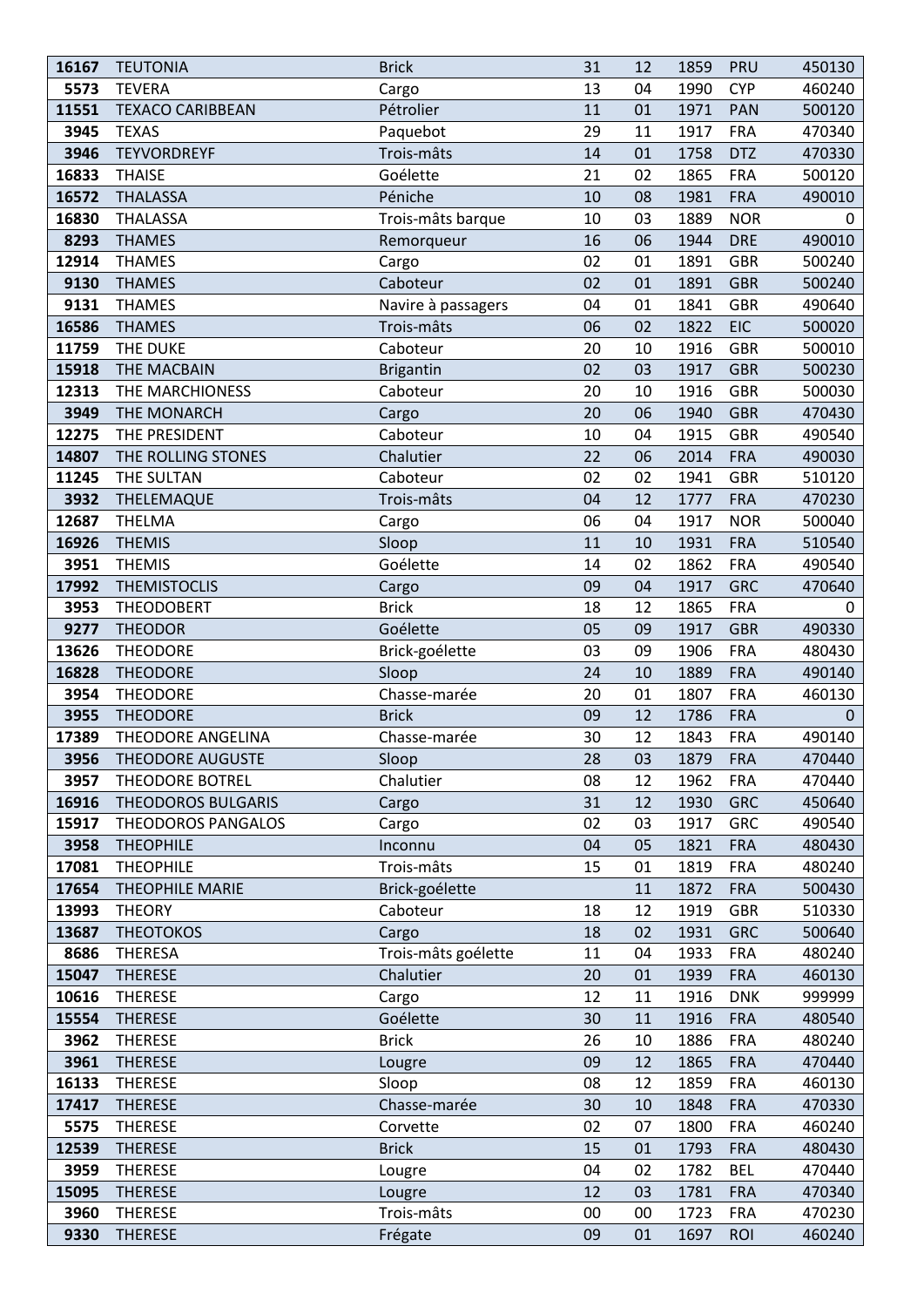| 13992 | THERESE (MARIE ?)           | Trois-mâts barque   | 15 | 11 | 1921 | <b>FRA</b> | 0            |
|-------|-----------------------------|---------------------|----|----|------|------------|--------------|
| 17285 | THERESE DESIREE             | Sloop               | 21 | 11 | 1839 | <b>FRA</b> | 490010       |
| 3963  | THERESE ET MARIE            | Cargo               | 19 | 08 | 1917 | <b>FRA</b> | 470230       |
| 3964  | THERESE ET MARTHE           | Dundee              | 01 | 10 | 1918 | <b>FRA</b> | 460240       |
| 17424 | <b>THERESE MARGUERITE</b>   | Chasse-marée        | 19 | 10 | 1848 | <b>FRA</b> | 470440       |
| 13996 | <b>THERESE MARIE</b>        | Dundee              | 31 | 06 | 1920 | <b>FRA</b> | 490140       |
| 3965  | <b>THERESIA</b>             | Lougre              | 00 | 00 | 1859 | <b>FRA</b> | 0            |
| 15822 | <b>THERESIA</b>             | Galiote             | 17 | 03 | 1851 | <b>FRA</b> | 500530       |
| 16449 | THEREZE GABRIELLE           | Lougre              | 04 | 02 | 1860 | <b>FRA</b> | 470440       |
| 3967  | <b>THESEE</b>               | Vaisseau            | 21 | 11 | 1759 | <b>FRA</b> | 470230       |
| 3970  | <b>THETIS</b>               | Sous-marin          | 01 | 06 | 1939 | <b>HMS</b> | 999999       |
| 14450 | <b>THETIS</b>               | Croiseur            | 23 | 04 | 1918 | <b>HMS</b> | 999999       |
| 17150 | <b>THETIS</b>               | Goélette            | 01 | 05 | 1825 | <b>SWE</b> | 490020       |
| 3969  | <b>THETIS</b>               | Trois-mâts          | 20 | 10 | 1747 | <b>FRA</b> | 999999       |
| 15275 | <b>THETYS</b>               | Chalutier           | 23 | 01 | 1960 | <b>FRA</b> | 480430       |
| 3952  | <b>THIMOLEON</b>            | Chaloupe            | 30 | 04 | 1830 | <b>FRA</b> | $\mathbf{0}$ |
| 12691 | <b>THISBE</b>               | Cargo               | 06 | 09 | 1917 | <b>FRA</b> | 490540       |
| 13692 | <b>THISBE</b>               | Cargo               | 03 | 12 | 1909 | <b>FRA</b> | 999999       |
| 13719 | <b>THISTLE</b>              | Yacht               |    | 12 | 1908 | <b>GBR</b> | 500530       |
| 11184 | <b>THISTLEMOR</b>           | Cargo               | 03 | 12 | 1909 | <b>GBR</b> | 510430       |
| 12192 | THO PA GA                   | Goélette            | 08 | 07 | 2008 | <b>ESP</b> | 470530       |
| 17118 | <b>THOMAS</b>               | <b>Brick</b>        | 04 | 03 | 1823 | <b>GBR</b> | 500120       |
| 5690  | <b>THOMAS</b>               | <b>Brigantin</b>    | 00 | 00 | 0000 | <b>IRL</b> | 450140       |
| 17147 | <b>THOMAS &amp; ELEONOR</b> | <b>Brick</b>        | 04 | 02 | 1825 | <b>GBR</b> | 510210       |
| 16578 | THOMAS BARTLETT             | Dragueur de mines   | 28 | 05 | 1940 | <b>HMS</b> | 510110       |
| 16169 | <b>THOMAS BLYTH</b>         | <b>Brick</b>        | 01 | 01 | 1860 | <b>GBR</b> | 470230       |
| 3971  | THOMAS W.LAWSON             | Goélette            | 14 | 12 | 1907 | <b>USA</b> | 490640       |
| 3973  | <b>THOR</b>                 | Remorqueur          | 10 | 12 | 1940 | <b>DRE</b> | 490140       |
| 3972  | <b>THOR</b>                 | Caboteur            | 22 | 10 | 1916 | <b>NOR</b> | 999999       |
| 8760  | <b>THOR</b>                 | Trois-mâts barque   | 04 | 06 | 1908 | <b>NOR</b> | 480240       |
| 16762 | <b>THORALF</b>              | Trois-mâts barque   | 08 | 05 | 1918 | <b>DNK</b> | 510540       |
| 5576  | <b>THORN</b>                | Pétrolier           | 02 | 04 | 1941 | <b>DRE</b> | 460340       |
| 12560 | <b>THORNABY</b>             | Cargo               | 28 | 02 | 1916 | <b>GBR</b> | 999999       |
| 3974  | <b>THORNHILL</b>            | Caboteur            | 27 | 04 | 1940 | <b>JER</b> | 490340       |
| 12381 | <b>THORSA</b>               | Cargo               | 02 | 05 | 1918 | <b>GBR</b> | 500530       |
| 3975  | <b>THRACIA</b>              | Cargo               | 27 | 03 | 1917 | <b>GBR</b> | 470340       |
| 17014 | THREE BROTHERS              | Sloop               | 16 | 12 | 1768 | <b>IRL</b> | 470440       |
| 11323 | <b>THREE JANES</b>          | Goélette            | 23 | 11 | 1893 | <b>GBR</b> | 490140       |
| 3976  | <b>THROSTLE</b>             | Cargo               | 07 | 06 | 1919 | <b>GBR</b> | 480430       |
| 10953 | <b>THUHAUG</b>              | Cargo               | 07 | 11 | 1916 | <b>NOR</b> | 490140       |
| 3978  | <b>THURINGEN</b>            | Cuirassé            | 00 | 08 | 1921 | <b>FRA</b> | 470340       |
| 3977  | <b>THURINGIA</b>            | Patrouilleur        | 28 | 05 | 1940 | <b>HMS</b> | 510210       |
| 11185 | <b>THURINGIA</b>            | Patrouilleur        | 28 | 05 | 1940 | <b>HMS</b> | 510210       |
| 16875 | <b>THURSBY</b>              | Caboteur            | 06 | 08 | 1923 | <b>GBR</b> | 500530       |
| 12128 | <b>THURSTON</b>             | Cargo               | 04 | 03 | 1940 | <b>GBR</b> | 500530       |
| 16090 | <b>THYRA</b>                | Trois-mâts goélette | 24 | 05 | 1917 | <b>DNK</b> | 490240       |
| 14190 | TI PIERRE                   | Chalutier côtier    | 12 | 02 | 2013 | <b>FRA</b> | 480240       |
| 3979  | <b>TIBERIA</b>              | Cargo               | 26 | 02 | 1918 | <b>GBR</b> | 999999       |
| 14847 | <b>TICKLER</b>              | <b>Brick</b>        | 22 | 01 | 1873 | <b>GBR</b> | 480430       |
| 3980  | <b>TIDE</b>                 | Mouilleur de mines  | 07 | 06 | 1944 | <b>USA</b> | 490130       |
| 3981  | <b>TIENS BON</b>            | Chalutier           | 02 | 12 | 1942 | <b>FRA</b> | 470230       |
| 8551  | <b>TIGER</b>                | Cargo               | 07 | 05 | 1917 | <b>NOR</b> | 430230       |
| 10615 | <b>TIGRE</b>                | Cargo               | 04 | 09 | 1890 | <b>FRA</b> | 470230       |
| 3982  | <b>TIGRIS</b>               | Cargo               | 19 | 09 | 1930 | <b>BEL</b> | 500120       |
| 3983  | <b>TIJUCA</b>               | Paquebot            | 20 | 05 | 1917 | <b>BRA</b> | 480530       |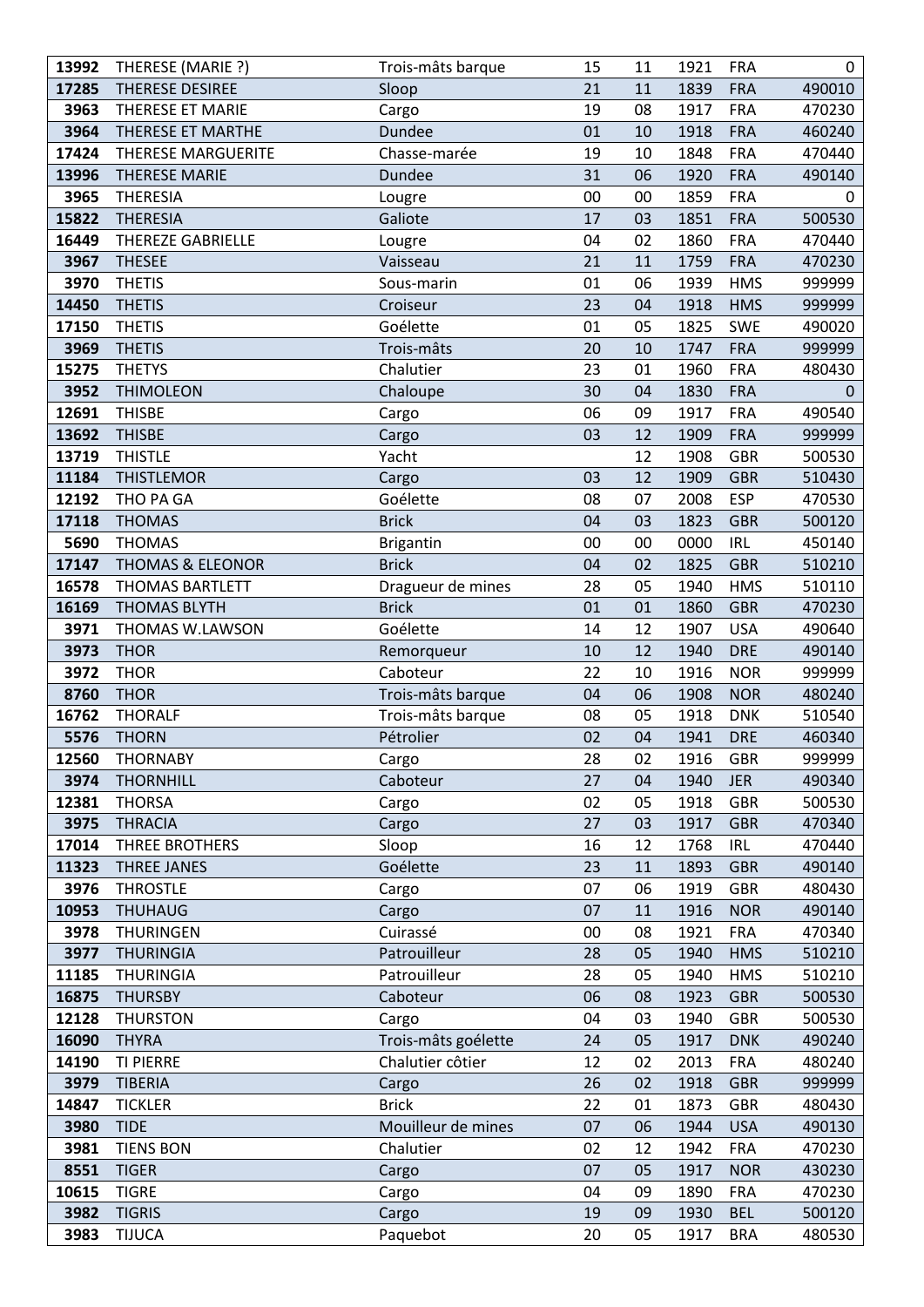| 4064  | <b>TIKY</b>           | Coquillier         | 02 | 01 | 1975 | <b>FRA</b> | 480240       |
|-------|-----------------------|--------------------|----|----|------|------------|--------------|
| 16577 | <b>TILBURY NESS</b>   | Dragueur de mines  | 01 | 11 | 1940 | <b>HMS</b> | 510110       |
| 15882 | TILLYCORTHIE          | Caboteur           | 01 | 03 | 1917 | <b>GBR</b> | 999999       |
| 3984  | <b>TIMAC</b>          | Sablier            | 09 | 12 | 1992 | <b>FRA</b> | 480240       |
| 14243 | <b>TIMANDRA</b>       | <b>Brick</b>       | 10 | 06 | 1855 | <b>GBR</b> | 480430       |
| 5691  | TIMBALLIER            | Voilier            | 00 | 00 | 0000 | XXX        | 460130       |
| 5692  | <b>TIMOLEON</b>       | Sloop              | 20 | 09 | 1826 | <b>FRA</b> | $\mathbf{0}$ |
| 16249 | <b>TIMOR</b>          | Caboteur           | 16 | 07 | 1917 | <b>NLD</b> | 510210       |
| 13489 | <b>TINA PRIMO</b>     | Cargo              | 18 | 03 | 1940 | <b>ITA</b> | 510110       |
| 14370 | TINOU                 | Chalutier          | 03 | 09 | 1967 | <b>FRA</b> | 500530       |
| 3985  | <b>TINTIN</b>         | Palangrier         | 28 | 10 | 1994 | <b>FRA</b> | 470230       |
| 3986  | <b>TIRI</b>           | Chalutier          | 09 | 10 | 1975 | <b>ESP</b> | 480530       |
| 12690 | <b>TIRO</b>           | Cargo              | 29 | 12 | 1917 | <b>NOR</b> | 490540       |
| 8550  | TIRRANNA              | Cargo              | 22 | 09 | 1940 | <b>NOR</b> | 450130       |
| 13847 | <b>TK BREMEN</b>      | Cargo              | 16 | 12 | 2011 | <b>MLT</b> | 470330       |
| 3987  | <b>TO VENNER</b>      | Trois-mâts barque  | 19 | 11 | 1893 | <b>NOR</b> | 490230       |
| 3988  | <b>TOBOGAN</b>        | Chalutier          | 20 | 06 | 1998 | <b>FRA</b> | 470340       |
| 3989  | <b>TODARO</b>         | Pétrolier          | 18 | 08 | 1944 | <b>ITA</b> | 440040       |
| 3990  | <b>TOFTWOOD</b>       | Cargo              | 13 | 01 | 1917 | <b>GBR</b> | 490330       |
| 15428 | <b>TOISON D'OR</b>    | Fileyeur           | 10 | 02 | 1995 | <b>FRA</b> | 480430       |
| 15432 | <b>TOKI ALAI</b>      | Chalutier          | 06 | 05 | 1996 | <b>ESP</b> | 470530       |
| 8628  | <b>TOKOMARU</b>       | Cargo frigorifique | 30 | 01 | 1915 | <b>GBR</b> | 490040       |
| 11187 | <b>TOKUFUKU MARU</b>  | Cargo              | 25 | 03 | 1924 | <b>JPN</b> | 500020       |
| 13454 | <b>TOLEDO</b>         | Cargo              | 20 | 08 | 1898 | <b>GBR</b> | 490640       |
| 10946 | <b>TOLOSA</b>         | Cargo              | 13 | 09 | 1916 | <b>NOR</b> | 490330       |
| 8560  | <b>TOM</b>            | Cargo              | 14 | 04 | 1917 | <b>ESP</b> | 450130       |
| 15688 | <b>TOM KERL</b>       | Trois-mâts         | 02 | 09 | 1842 | HAM        | 490010       |
| 3993  | <b>TOM POUCE</b>      | <b>Bisquine</b>    | 28 | 11 | 1881 | <b>FRA</b> | 480240       |
| 16440 | <b>TOM ROPER</b>      | Goélette           | 21 | 10 | 1917 | <b>GBR</b> | 500330       |
| 15043 | <b>TOMBOLA</b>        | Brick-goélette     |    | 11 | 1891 | <b>FRA</b> | 470340       |
| 3992  | <b>TON MICHEL</b>     | Chalutier          | 17 | 11 | 1965 | <b>FRA</b> | 460240       |
| 11386 | <b>TONNANT</b>        | Vaisseau           | 03 | 06 | 1692 | <b>ROI</b> | 490140       |
| 9079  | TONNERRE              | Vaisseau           | 12 | 04 | 1809 | <b>FRA</b> | 450140       |
| 16226 | <b>TONY</b>           | Dundee             | 02 | 12 | 1933 | <b>FRA</b> | 480340       |
| 3996  | <b>TOORNVLIET</b>     | Caboteur           | 11 | 12 | 1949 | <b>NLD</b> | 510110       |
| 12393 | <b>TOPAZ</b>          | Caboteur           | 12 | 03 | 1917 | <b>GBR</b> | 490040       |
| 3997  | <b>TOPAZE</b>         | Trois-mâts         |    |    | 1842 | <b>FRA</b> | 0            |
| 3998  | <b>TOQUET</b>         | Trémailleur        | 25 | 03 | 1993 | <b>FRA</b> | 510210       |
| 12958 | <b>TORBAY</b>         | Cargo              | 11 | 02 | 1912 | <b>NOR</b> | 999999       |
| 16110 | <b>TORBAY LASS</b>    | Ketch              | 08 | 06 | 1917 | <b>GBR</b> | 500330       |
| 9231  | <b>TORBAY LASS</b>    | Goélette           | 08 | 12 | 1891 | <b>GBR</b> | 500530       |
| 12141 | <b>TORCHBEARER</b>    | Charbonnier        | 19 | 11 | 1939 | <b>GBR</b> | 510120       |
| 17261 | TORDENSKJOLD          | <b>Brick</b>       | 10 | 11 | 1837 | <b>NOR</b> | 510210       |
| 13561 | <b>TORDENSKJOLDS</b>  | <b>Brick</b>       | 24 | 10 | 1885 | <b>NOR</b> | 480430       |
| 12916 | <b>TORHILD</b>        | Cargo              | 15 | 03 | 1914 | <b>SWE</b> | 490640       |
| 4069  | <b>TORPEN</b>         | Chalutier          | 16 | 01 | 1989 | <b>FRA</b> | 480440       |
| 8597  | <b>TORPILLEUR 110</b> | Torpilleur         | 20 | 03 | 1889 | <b>FRA</b> | 490140       |
| 8602  | <b>TORPILLEUR 251</b> | Torpilleur         | 26 | 10 | 1914 | <b>FRA</b> | 510210       |
| 11739 | <b>TORPILLEUR 300</b> | Torpilleur         | 01 | 11 | 1916 | <b>FRA</b> | 490030       |
| 4003  | <b>TORPILLEUR 317</b> | Torpilleur         | 28 | 12 | 1916 | <b>FRA</b> | 510110       |
| 8605  | <b>TORPILLEUR 319</b> | Torpilleur         | 19 | 01 | 1915 | <b>FRA</b> | 510210       |
| 4004  | <b>TORPILLEUR 331</b> | Torpilleur         | 13 | 06 | 1915 | <b>FRA</b> | 490140       |
| 4005  | <b>TORPILLEUR 347</b> | Torpilleur         | 28 | 12 | 1916 | <b>FRA</b> | 470230       |
| 4006  | <b>TORPILLEUR 348</b> | Torpilleur         | 09 | 10 | 1915 | <b>FRA</b> | 470230       |
| 8596  | <b>TORPILLEUR 76</b>  | Torpilleur         | 20 | 07 | 1892 | <b>FRA</b> | 480430       |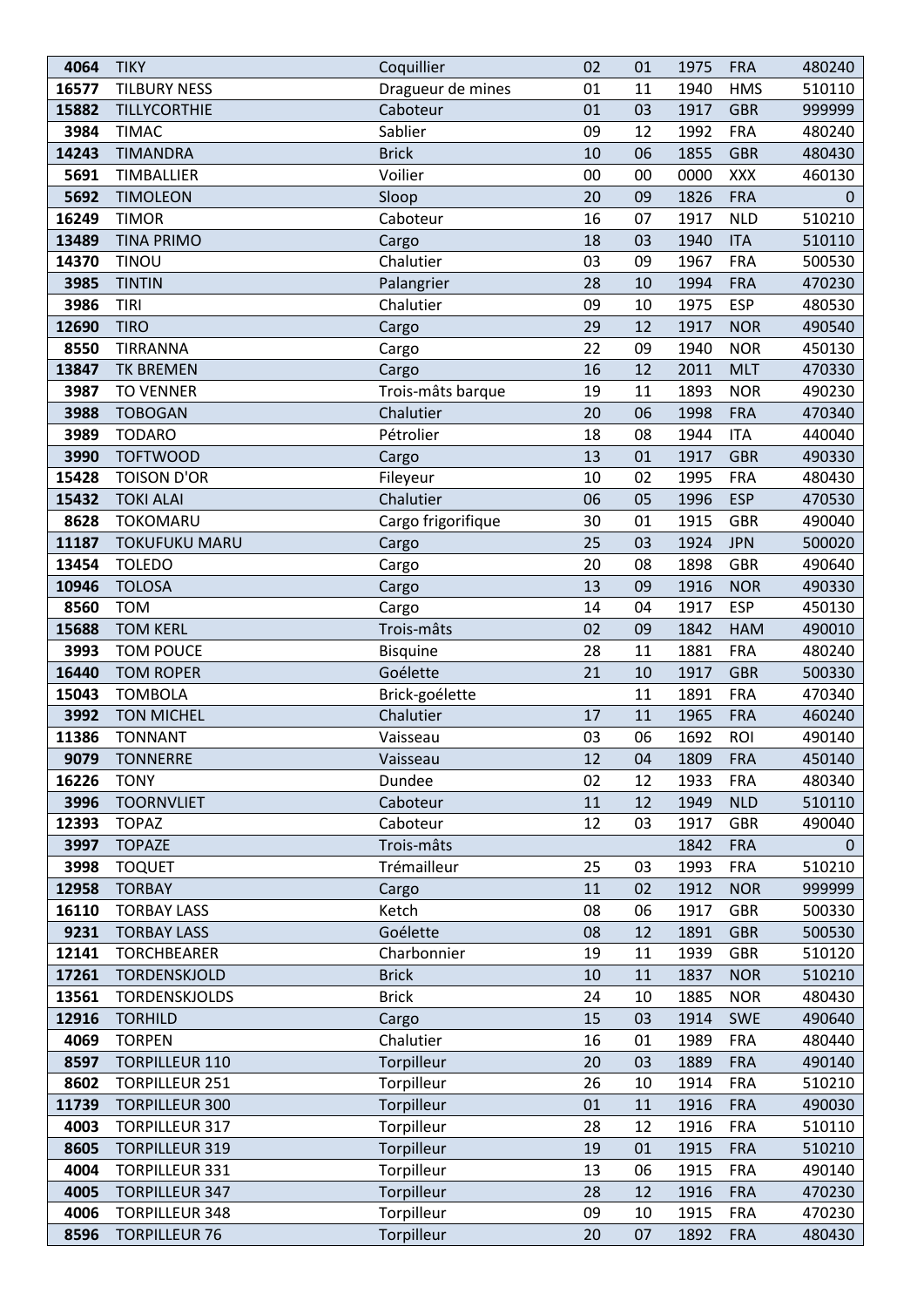| 4008  | <b>TORPILLEUR 83</b>       | Torpilleur       | 19 | 11 | 1893 | <b>FRA</b> | 480430 |
|-------|----------------------------|------------------|----|----|------|------------|--------|
| 18131 | <b>TORPILLEUR 83</b>       | Torpilleur       | 15 | 11 | 1896 | <b>FRA</b> | 480430 |
| 8603  | <b>TORPILLEUR 91</b>       | Torpilleur       | 12 | 03 | 1901 | <b>FRA</b> | 480340 |
| 11945 | <b>TORRENT</b>             | Yacht            | 06 | 04 | 1941 | <b>HMS</b> | 500430 |
| 9230  | <b>TORREY CANYON</b>       | Pétrolier        | 18 | 03 | 1967 | <b>LBR</b> | 500530 |
| 15539 | <b>TORRIDAL</b>            | Caboteur         | 15 | 11 | 1916 | <b>NOR</b> | 480440 |
| 15504 | <b>TORRIDGE</b>            | Cargo            | 06 | 09 | 1916 | <b>GBR</b> | 490440 |
| 4011  | <b>TORTONA</b>             | Yacht            | 29 | 10 | 1981 | <b>GBR</b> | 500010 |
| 12302 | <b>TORTUE</b>              | Goélette         | 00 | 00 | 1968 | <b>FRA</b> | 480340 |
| 12333 | <b>TOTNES CASTLE</b>       | Vapeur à aubes   | 00 | 11 | 1964 | <b>GBR</b> | 500330 |
| 4012  | TOUL AN TREZ               | Chalutier        | 24 | 12 | 1997 | <b>FRA</b> | 510230 |
| 4013  | <b>TOUPET</b>              | Voilier          | 00 | 00 | 1721 | <b>FRA</b> | 480240 |
| 4014  | <b>TOUPETI</b>             | Chalutier côtier | 00 | 01 | 1991 | <b>FRA</b> | 490030 |
| 12971 | <b>TOUR EIFFEL</b>         | Dundee           | 14 | 08 | 1912 | <b>FRA</b> | 460130 |
| 13647 | <b>TOURMENTE</b>           | Goélette         | 07 | 02 | 1927 | <b>FRA</b> | 490240 |
| 10611 | <b>TOURTERELLE</b>         | Sloop            | 00 | 06 | 1823 | <b>FRA</b> | 470230 |
| 16241 | <b>TOURVILLE</b>           | Sloop            | 20 | 02 | 1892 | <b>FRA</b> | 470340 |
| 4016  | <b>TOURVILLE</b>           | Chasse-marée     | 28 | 01 | 1841 | <b>FRA</b> | 460240 |
| 16340 | TOUT A JESUS ET A MARIE    | Goélette         | 04 | 03 | 1907 | <b>FRA</b> | 490140 |
| 14164 | <b>TOUT AU SACRE COEUR</b> | Chalutier        | 23 | 01 | 1929 | <b>FRA</b> | 500020 |
| 4017  | <b>TOUTOU</b>              | Chalutier        | 00 | 00 | 1983 | <b>FRA</b> | 450140 |
| 4018  | <b>TOUVRE</b>              | Inconnu          | 29 | 09 | 1856 | <b>FRA</b> | 460240 |
| 11431 | <b>TOWARD</b>              | Paquebot         | 31 | 10 | 1915 | <b>GBR</b> | 510110 |
| 11246 | <b>TOWNELEY</b>            | Cargo            | 07 | 01 | 1940 | <b>GBR</b> | 510110 |
| 12353 | <b>TOWNELEY</b>            | Vraquier         | 31 | 01 | 1918 | <b>GBR</b> | 500440 |
| 4020  | <b>TRACYS DAWN</b>         | Caseyeur         | 06 | 02 | 1985 | <b>GUE</b> | 490140 |
| 15282 | <b>TRAIT D'UNION</b>       | Chalutier        | 08 | 02 | 1966 | <b>FRA</b> | 470230 |
| 11933 | <b>TRAIT D'UNION</b>       | Bac              | 21 | 06 | 1949 | <b>FRA</b> | 450140 |
| 4021  | <b>TRANE</b>               | Cargo            | 15 | 05 | 1924 | <b>NOR</b> | 480430 |
| 12211 | <b>TRANQUIL</b>            | Patrouilleur     | 16 | 06 | 1942 | <b>HMS</b> | 510110 |
| 4022  | <b>TRANSITION</b>          | Chalutier        | 23 | 04 | 1998 | <b>FRA</b> | 480430 |
| 11951 | TRANSVAAL                  | Chalutier        | 18 | 11 | 1944 | <b>HMS</b> | 490340 |
| 11730 | TRAQUAIR                   | Cargo            | 12 | 01 | 1916 | <b>GBR</b> | 510110 |
| 11663 | <b>TRAUTE SARNOW</b>       | Caboteur         | 25 | 07 | 1954 | <b>DEU</b> | 500530 |
| 4023  | TRAVAILLEUR                | Chalutier        |    |    |      | <b>FRA</b> | 440140 |
| 4024  | TRAVAILLEUSE               | Goélette         | 02 | 06 | 1919 | <b>FRA</b> | 480240 |
| 16730 | <b>TREBOR LEBA</b>         | Goélette         | 26 | 03 | 1882 | <b>FRA</b> | 490140 |
| 8994  | <b>TREBORG</b>             | Caboteur         | 15 | 02 | 1918 | <b>NOR</b> | 500530 |
| 13911 | TREC'HER                   | Chalutier        | 29 | 02 | 2012 | <b>FRA</b> | 480440 |
| 15252 | <b>TREGANTLE</b>           | Cargo            | 22 | 04 | 1916 | <b>GBR</b> | 999999 |
| 16559 | TREGENNA                   | Cargo            | 26 | 12 | 1917 | <b>GBR</b> | 500430 |
| 14443 | <b>TREGOR</b>              | Caboteur         | 14 | 01 | 1966 | <b>FRA</b> | 500120 |
| 15998 | <b>TREGUIDO</b>            | Chalutier        | 30 | 11 | 1983 | <b>FRA</b> | 470530 |
| 9248  | TRELAWNY                   | Cargo            | 15 | 07 | 1926 | <b>GBR</b> | 999999 |
| 16248 | <b>TRELISSICK</b>          | Cargo            | 15 | 07 | 1917 | <b>GBR</b> | 470540 |
| 11656 | <b>TREMEADOW</b>           | Cargo            | 19 | 01 | 1917 | <b>GBR</b> | 490430 |
| 9138  | <b>TRENTONIAN</b>          | Corvette         | 22 | 02 | 1945 | CAN        | 500430 |
| 13491 | <b>TREPORT</b>             | <b>Brick</b>     | 24 | 04 | 1894 | <b>NOR</b> | 500110 |
| 14877 | <b>TRESOR</b>              | Trois-mâts       | 24 | 11 | 1778 | <b>GBR</b> | 480530 |
| 4025  | <b>TRESOR DES MERS II</b>  | Caseyeur         | 11 | 07 | 1997 | <b>FRA</b> | 470440 |
| 4026  | TREVARRACK                 | Cargo            | 16 | 11 | 1916 | <b>GBR</b> | 490340 |
| 11670 | <b>TREVEAL</b>             | Cargo            | 09 | 01 | 1920 | <b>GBR</b> | 500240 |
| 9234  | <b>TREVEAN</b>             | Caboteur         | 14 | 11 | 1899 | <b>GBR</b> | 470230 |
| 13729 | TREVELYAN                  | Trois-mâts       | 03 | 06 | 1888 | <b>GBR</b> | 999999 |
| 15619 | <b>TREVONE</b>             | Sloop            | 30 | 01 | 1917 | <b>GBR</b> | 500540 |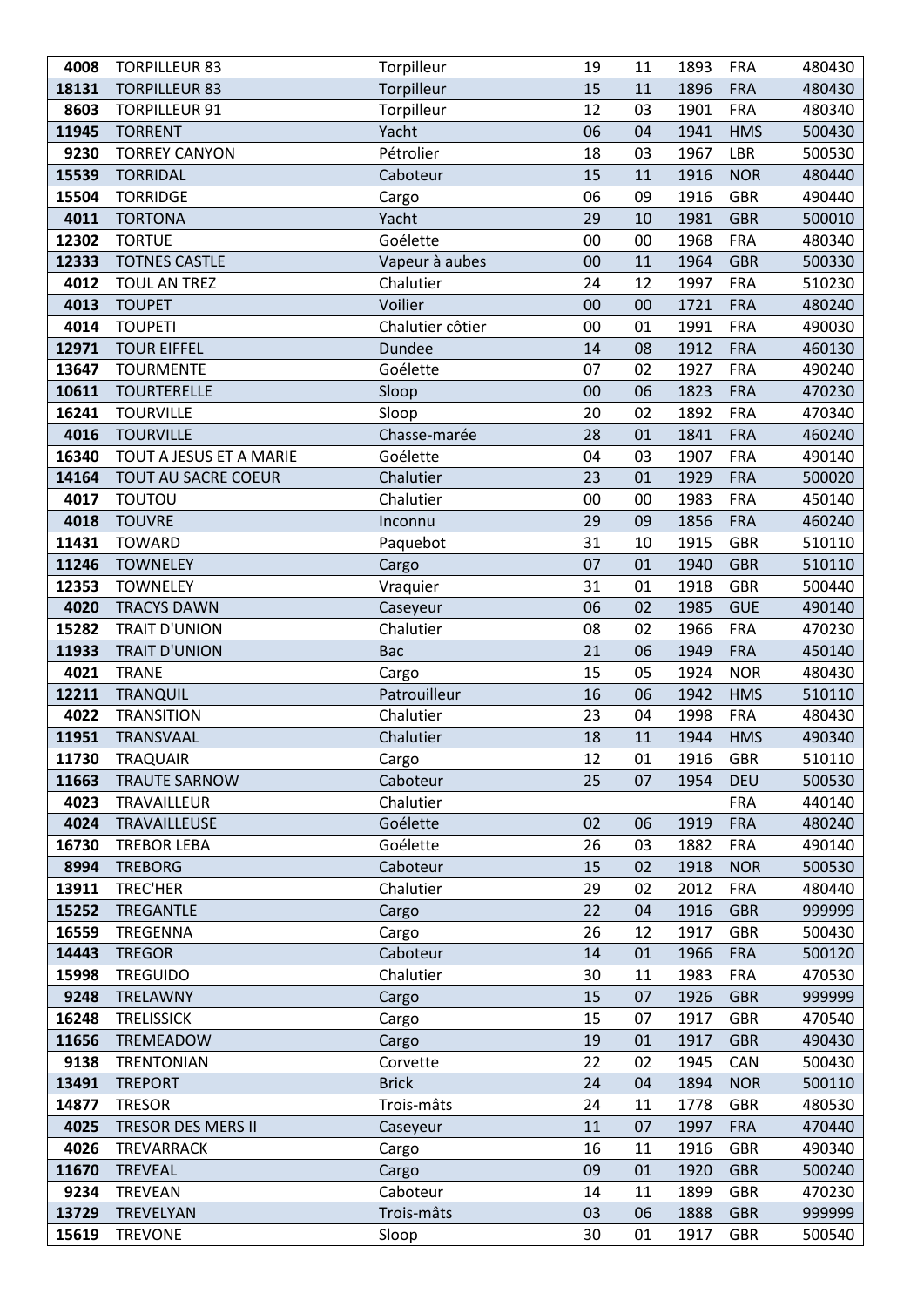| 14904 | <b>TREZ MALAOUEN 2</b> | Caravelle         |    |    |      | <b>FRA</b> | 480430       |
|-------|------------------------|-------------------|----|----|------|------------|--------------|
| 5856  | <b>TRICOLOR</b>        | Porte-véhicules   | 14 | 12 | 2002 | <b>NOR</b> | 510220       |
| 14139 | <b>TRIDENT</b>         | <b>Dundee</b>     | 07 | 10 | 1924 | <b>FRA</b> | 480430       |
| 13783 | <b>TRIENTJE</b>        | Goélette          | 23 | 03 | 1889 | DEU        | 490030       |
| 4027  | <b>TRIFELS</b>         | Cargo             | 09 | 09 | 1941 | <b>DRE</b> | 510210       |
| 10935 | <b>TRIFELS</b>         | Cargo             | 12 | 08 | 1891 | DEU        | 480430       |
| 15183 | <b>TRIGNAC</b>         | Cargo             | 24 | 02 | 1916 | <b>FRA</b> | 999999       |
| 4028  | <b>TRIGNAC</b>         | Cargo             | 19 | 02 | 1892 | <b>FRA</b> | 500530       |
| 14666 | TRIMARDEUR             | Palangrier        | 21 | 11 | 2008 | <b>FRA</b> | 480530       |
| 11188 | <b>TRINGA</b>          | Cargo             | 11 | 05 | 1940 | <b>GBR</b> | 510210       |
| 5876  | TRINIDAD               | Chalutier         | 25 | 09 | 1916 | <b>GBR</b> | 999999       |
| 10608 | <b>TRINITE</b>         | Voilier           | 00 | 04 | 1755 | <b>FRA</b> | 0            |
| 4030  | <b>TRINITE</b>         | Voilier           | 00 | 00 | 1753 | <b>FRA</b> | 470340       |
| 4031  | <b>TRINITE</b>         | Voilier           | 00 | 00 | 1698 | <b>FRA</b> | 490230       |
| 15845 | <b>TRIO</b>            | <b>Brick</b>      | 09 | 01 | 1848 | <b>GBR</b> | 480440       |
| 4033  | <b>TRIOMPHANT</b>      | Chaloupe          | 00 | 00 | 1912 | <b>FRA</b> | 480240       |
| 13558 | <b>TRIOMPHANT</b>      | <b>Brick</b>      | 13 | 01 | 1768 | <b>FRA</b> | 480530       |
| 11365 | <b>TRIOMPHANT</b>      | Lougre            | 00 | 00 | 1745 | <b>FRA</b> | 490140       |
| 4032  | <b>TRIOMPHANT</b>      | Trois-mâts        | 04 | 12 | 1741 | <b>FRA</b> | 460240       |
| 11315 | <b>TRIOMPHANT</b>      | Vaisseau          | 29 | 05 | 1692 | ROI        | 490140       |
| 4034  | <b>TRIOMPHANTE</b>     | Chaloupe pontée   | 00 | 06 | 1874 | <b>FRA</b> | $\mathbf{0}$ |
| 9206  | <b>TRIPOLITANIA</b>    | Cargo             | 26 | 12 | 1912 | <b>ITA</b> | 500530       |
| 4035  | TRISTRAM               | Caboteur          | 24 | 12 | 1879 | <b>GBR</b> | 460130       |
| 16746 | TRISTRAM               | Caboteur          | 19 | 08 | 1866 | <b>FRA</b> | 470340       |
| 4036  | <b>TRITO</b>           | Cargo             | 20 | 09 | 1940 | <b>NLD</b> | 500230       |
| 4037  | <b>TRITON</b>          | Dundee            | 24 | 11 | 1928 | <b>FRA</b> | 480240       |
| 13492 | <b>TRITON</b>          | Trois-mâts barque | 23 | 03 | 1900 | <b>NOR</b> | 510210       |
| 13763 | <b>TRITON</b>          | Voilier           | 31 | 08 | 1873 | <b>MDE</b> | 510340       |
| 17414 | <b>TRITON</b>          | Goélette          | 28 | 01 | 1848 | <b>FRA</b> | 480430       |
| 5747  | <b>TRITON</b>          | Chasse-marée      | 21 | 11 | 1835 | <b>FRA</b> | 480430       |
| 17244 | <b>TRITON</b>          | Remorqueur        | 25 | 10 | 1835 | <b>FRA</b> | 490010       |
| 17064 | <b>TRITON</b>          | <b>Brick</b>      | 18 | 12 | 1817 | <b>FRA</b> | 470230       |
| 4039  | <b>TRITON</b>          | Corvette          | 18 | 02 | 1798 | <b>FRA</b> | 480430       |
| 17562 | <b>TROIS ALREENNES</b> | Lougre            | 02 | 12 | 1863 | <b>FRA</b> | 480430       |
| 13786 | <b>TROIS AMIS</b>      | Chaloupe pontée   | 20 | 08 | 1889 | <b>FRA</b> | 480340       |
| 5577  | <b>TROIS AMIS</b>      | Lougre            | 16 | 01 | 1817 | <b>FRA</b> | 430140       |
| 4040  | <b>TROIS AMIS</b>      | Flûte             | 03 | 02 | 1800 | <b>FRA</b> | 470230       |
| 4041  | <b>TROIS AMIS</b>      | Voilier           | 00 | 00 | 1744 | <b>GBR</b> | 470240       |
| 17720 | <b>TROIS ANGES</b>     | Sloop             | 09 | 12 | 1872 | <b>FRA</b> | 500430       |
| 14272 | <b>TROIS AVRIL</b>     | <b>Brick</b>      | 13 | 12 | 1856 | <b>FRA</b> | 480340       |
| 15217 | <b>TROIS BONS AMIS</b> | Flûte             | 27 | 05 | 1730 | <b>HAM</b> | 480530       |
| 15963 | <b>TROIS COUSINES</b>  | Chaloupe pontée   | 21 | 04 | 1887 | <b>FRA</b> | 450030       |
| 4042  | <b>TROIS COUSINES</b>  | Goélette          | 13 | 01 | 1836 | <b>FRA</b> | 470440       |
| 1167  | <b>TROIS COUSINES</b>  | Goélette          | 02 | 04 | 1833 | <b>FRA</b> | 460130       |
| 10613 | <b>TROIS COUSINS</b>   | Chasse-marée      | 30 | 09 | 1875 | <b>FRA</b> | 470230       |
| 4043  | <b>TROIS COUSINS</b>   | Chasse-marée      | 19 | 06 | 1875 | <b>FRA</b> | 470230       |
| 5802  | <b>TROIS COUSINS</b>   | Chasse-marée      | 31 | 03 | 1840 | <b>FRA</b> | 470340       |
| 13088 | <b>TROIS FRERES</b>    | Goélette          | 06 | 03 | 1916 | <b>FRA</b> | 480530       |
| 9359  | <b>TROIS FRERES</b>    | Sloop             | 11 | 11 | 1891 | <b>FRA</b> | 470240       |
| 4046  | <b>TROIS FRERES</b>    | Lougre            | 00 | 00 | 1888 | <b>FRA</b> | 480340       |
| 17771 | <b>TROIS FRERES</b>    | Goémonier         | 06 | 01 | 1883 | <b>FRA</b> | 480430       |
| 15053 | <b>TROIS FRERES</b>    | Chaloupe          | 05 | 03 | 1883 | <b>FRA</b> | 480430       |
| 11322 | <b>TROIS FRERES</b>    | Lougre            | 02 | 04 | 1881 | <b>FRA</b> | 490140       |
| 4047  | <b>TROIS FRERES</b>    | Gabarre           | 29 | 10 | 1878 | <b>FRA</b> | 480240       |
| 4048  | <b>TROIS FRERES</b>    | Lougre            | 15 | 11 | 1875 | <b>FRA</b> | 480240       |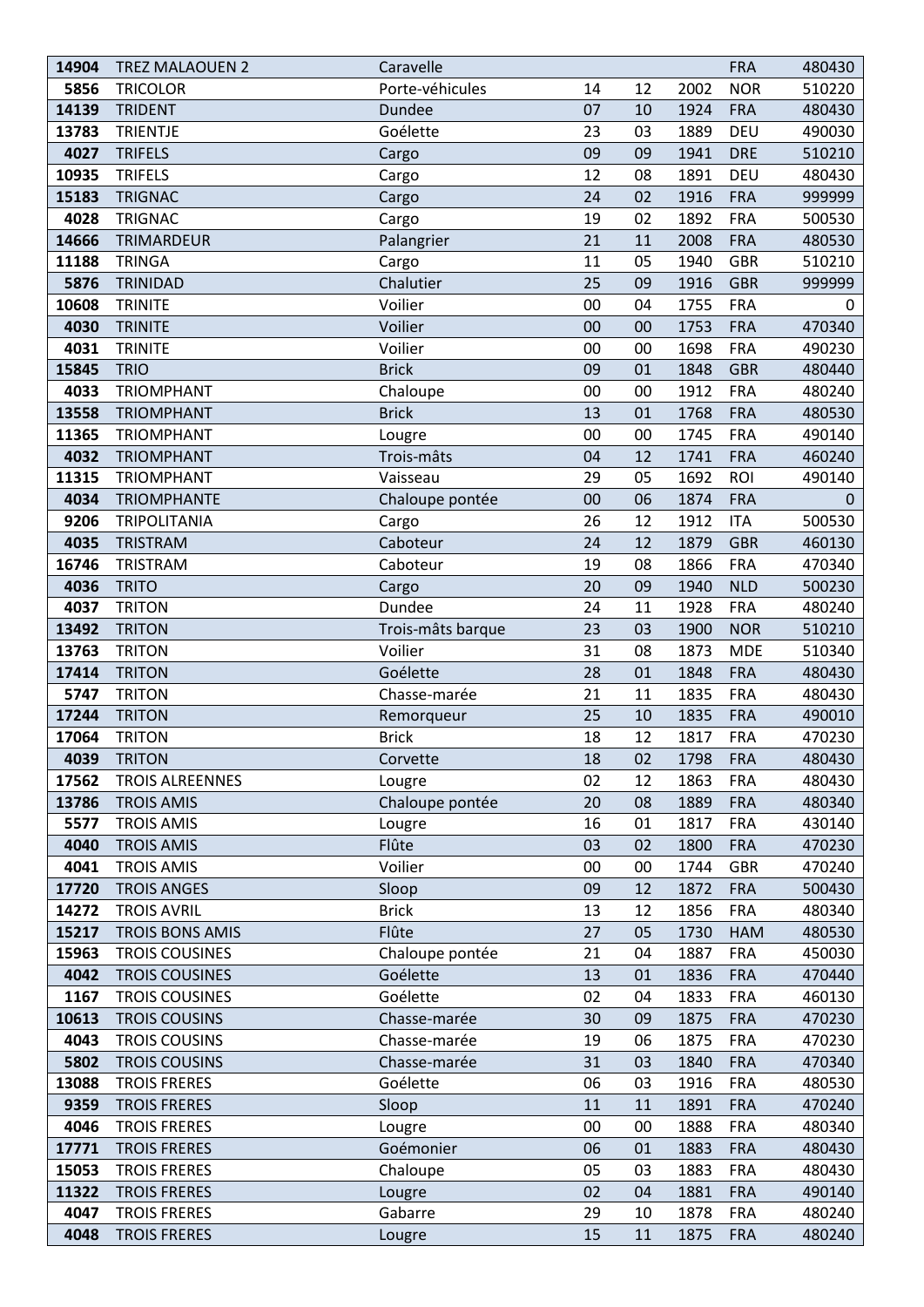| 10607 | <b>TROIS FRERES</b>        | Lougre         | 20 | 07 | 1869 | <b>FRA</b> | 470230       |
|-------|----------------------------|----------------|----|----|------|------------|--------------|
| 4049  | <b>TROIS FRERES</b>        | Brick-goélette | 10 | 01 | 1862 | <b>FRA</b> | 480240       |
| 4051  | <b>TROIS FRERES</b>        | <b>Brick</b>   | 16 | 02 | 1860 | <b>FRA</b> | 460240       |
| 5578  | <b>TROIS FRERES</b>        | Lougre         | 25 | 10 | 1859 | <b>FRA</b> | 460140       |
| 15837 | <b>TROIS FRERES</b>        | Lougre         | 26 | 08 | 1856 | <b>FRA</b> | 480240       |
| 17467 | <b>TROIS FRERES</b>        | Chasse-marée   | 12 | 12 | 1852 | <b>FRA</b> | 490140       |
| 14179 | <b>TROIS FRERES</b>        | Lougre         | 05 | 03 | 1850 | <b>FRA</b> | 500110       |
| 17294 | <b>TROIS FRERES</b>        | Galéasse       | 30 | 11 | 1838 | <b>FRA</b> | 460130       |
| 5732  | <b>TROIS FRERES</b>        | Chasse-marée   | 18 | 01 | 1837 | <b>FRA</b> | 480430       |
| 16055 | <b>TROIS FRERES</b>        | Chasse-marée   | 10 | 02 | 1837 | <b>FRA</b> | 490140       |
| 15395 | <b>TROIS FRERES</b>        | <b>Brick</b>   | 13 | 11 | 1834 | <b>FRA</b> | 460240       |
| 17220 | <b>TROIS FRERES</b>        | Goélette       | 02 | 04 | 1833 | <b>FRA</b> | 470440       |
| 4045  | <b>TROIS FRERES</b>        | Inconnu        | 02 | 02 | 1808 | <b>FRA</b> | 450140       |
| 4044  | <b>TROIS FRERES</b>        | Voilier        | 22 | 10 | 1787 | <b>FRA</b> | 470240       |
| 12424 | <b>TROIS FRERES REUNIS</b> | Chasse-marée   | 16 | 12 | 1829 | <b>FRA</b> | 460140       |
| 15097 | <b>TROIS FRERES UNIS</b>   | Dogre          | 09 | 09 | 1862 | <b>FRA</b> | $\mathbf{0}$ |
| 4053  | <b>TROIS FRERES UNIS</b>   | Dogre          | 26 | 03 | 1850 | <b>FRA</b> | 470340       |
| 5702  | <b>TROIS HENRIETTES</b>    | Vaisseau       | 00 | 00 | 1779 | <b>FRA</b> | 460130       |
| 17367 | <b>TROIS JULES</b>         | Chasse-marée   | 03 | 12 | 1845 | <b>FRA</b> | 480340       |
| 4055  | <b>TROIS MARIE</b>         | Chasse-marée   | 23 | 11 | 1824 | <b>FRA</b> | 480440       |
| 5579  | <b>TROIS MARIES</b>        | Chasse-marée   | 07 | 03 | 1823 | <b>FRA</b> | 460140       |
| 4536  | TROIS MATS INCONNU         | Trois-mâts     | 00 | 00 | 1528 | <b>XXX</b> | 460240       |
| 5693  | <b>TROIS ROIS</b>          | <b>Barque</b>  | 00 | 00 | 0000 | <b>FRA</b> | 460130       |
| 16791 | <b>TROIS SOEURS</b>        | Chaloupe       | 11 | 11 | 1891 | <b>FRA</b> | 470240       |
| 14035 | <b>TROIS SOEURS</b>        | Lougre         | 23 | 12 | 1870 | <b>FRA</b> | 470440       |
| 16451 | <b>TROIS SOEURS</b>        | Lougre         | 17 | 01 | 1867 | <b>FRA</b> | 500120       |
| 4056  | <b>TROIS SOEURS</b>        | <b>Brick</b>   | 17 | 12 | 1863 | <b>FRA</b> | 0            |
| 14326 | <b>TROIS SOEURS</b>        | Chasse-marée   |    | 02 | 1860 | <b>FRA</b> | 480340       |
| 17286 | <b>TROIS SOEURS</b>        | Chasse-marée   | 14 | 10 | 1839 | <b>FRA</b> | 470230       |
| 10610 | <b>TROIS SOEURS</b>        | Gabarre        | 07 | 09 | 1809 | <b>FRA</b> | 470230       |
| 10609 | <b>TROIS SOEURS</b>        | Lougre         | 31 | 03 | 1805 | <b>FRA</b> | 470230       |
| 4058  | <b>TROIS SOEURS</b>        | <b>Brick</b>   | 01 | 08 | 1781 | <b>FRA</b> | 470530       |
| 4059  | TROIS SOEURS               | Trois-mâts     | 13 | 10 | 1763 | <b>DNK</b> | 470340       |
| 16618 | <b>TROIS SUZANNE</b>       | Chasse-marée   | 04 | 05 | 1853 | <b>FRA</b> | 490230       |
| 10918 | <b>TROMPEUSE</b>           | Sloop          | 17 | 05 | 1800 | <b>HMS</b> | 0            |
| 12545 | <b>TROMPEUSE</b>           | Frégate        | 00 | 09 | 1674 | <b>ROI</b> | 490030       |
| 14368 | <b>TRONOEN</b>             | Chalutier      | 11 | 06 | 1967 | <b>FRA</b> | 470640       |
| 4061  | <b>TROUBADOUR</b>          | Chasse-marée   | 15 | 05 | 1839 | <b>FRA</b> | 470230       |
| 4062  | <b>TROUTPOOL</b>           | Cargo          | 20 | 07 | 1940 | <b>GBR</b> | 999999       |
| 5868  | <b>TRUANT</b>              | Sous-marin     | 09 | 12 | 1946 | <b>HMS</b> | 490140       |
| 9061  | <b>TRUDVANG</b>            | Cargo          | 07 | 06 | 1915 | <b>NOR</b> | 510630       |
| 17166 | <b>TRUE BLUE</b>           | <b>Brick</b>   | 16 | 01 | 1827 | <b>GBR</b> | 500120       |
| 16638 | TRUE TO THE CORE           | Sloop          | 27 | 01 | 1918 | <b>BEL</b> | 490040       |
| 14346 | TRUGAREZ                   | Coquillier     | 27 | 02 | 2008 | <b>FRA</b> | 480240       |
| 4063  | <b>TRYM</b>                | Cargo          | 22 | 11 | 1916 | <b>NOR</b> | 480540       |
| 11189 | <b>TUBANTIA</b>            | Paquebot       | 16 | 03 | 1916 | <b>NLD</b> | 510220       |
| 11706 | <b>TUBORG</b>              | Cargo          | 10 | 01 | 1917 | <b>DNK</b> | 490440       |
| 4065  | <b>TULLOCHMOOR</b>         | Cargo          | 28 | 05 | 1915 | <b>GBR</b> | 490530       |
| 13112 | <b>TUMMEL</b>              | Vraquier       | 24 | 02 | 1916 | <b>GBR</b> | 510120       |
| 4066  | <b>TUNGE</b>               | Caboteur       | 31 | 08 | 1916 | <b>NOR</b> | 490030       |
| 4067  | <b>TURBALAISE</b>          | Chaloupe       | 14 | 09 | 1880 | <b>FRA</b> | 470230       |
| 4068  | <b>TURBOT</b>              | Canot          | 21 | 04 | 1879 | <b>FRA</b> | 460240       |
| 17849 | <b>TURENNE</b>             | Canot          | 25 | 09 | 1914 | <b>FRA</b> | 480430       |
| 12744 | <b>TURNU SEVERIN</b>       | Cargo          | 03 | 01 | 1925 | <b>ROM</b> | 500120       |
| 11980 | <b>TURQUOISE</b>           | Caboteur       | 18 | 06 | 1942 | <b>DRE</b> | 490140       |